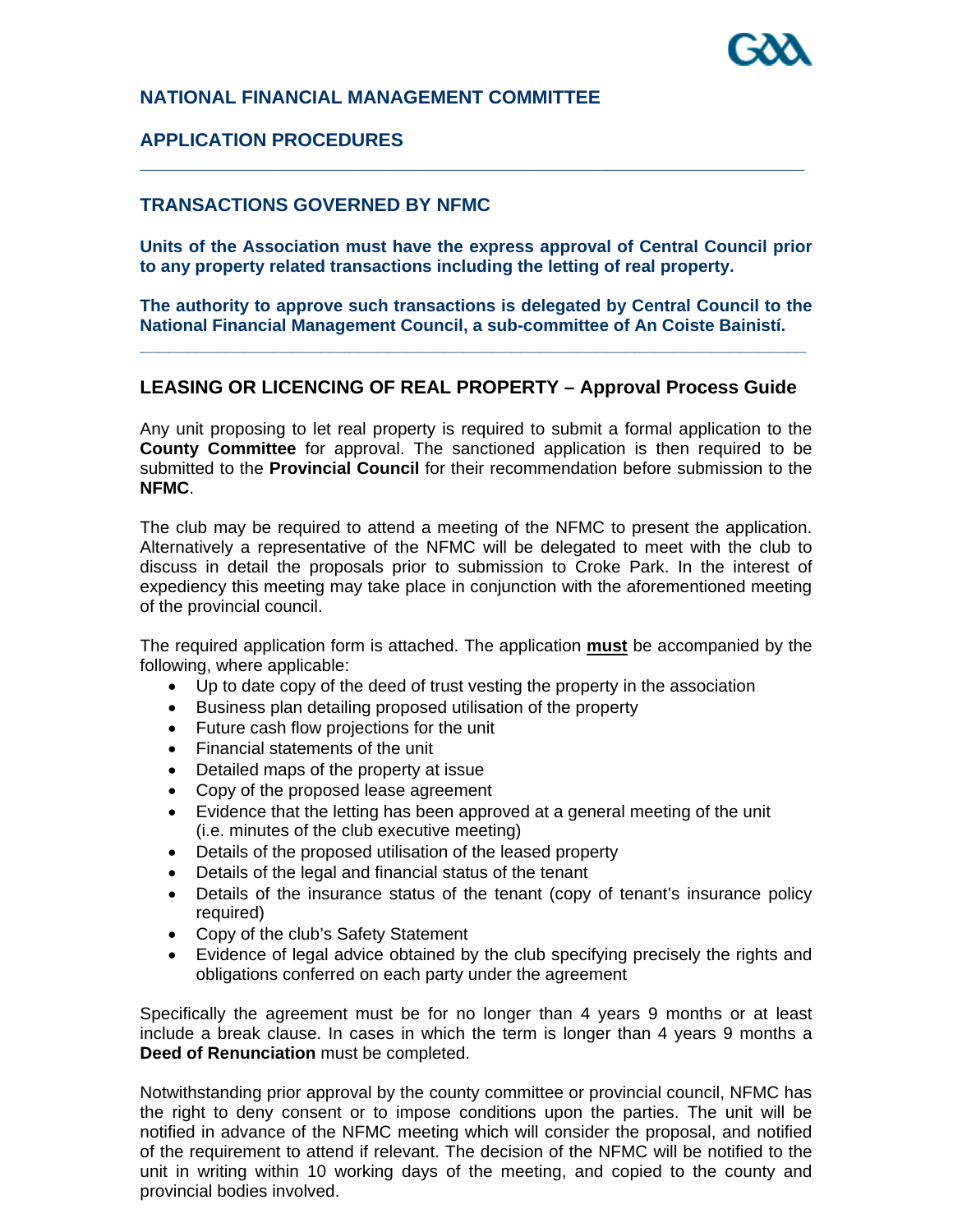

*APPROVAL FORM* **CASE REFERENCE** *LEASE OR LICENSE BY A UNIT OF THE ASSOCIATION* 

**Page 1 of 2**

*CLUB/COUNTY DETAILS*

| <b>1 CLUB/COUNTY NAME:</b>  |  |
|-----------------------------|--|
| 2 ADDRESS:                  |  |
|                             |  |
| <b>3 SECRETARY'S NAME:</b>  |  |
| <b>SECRETARY'S ADDRESS:</b> |  |
|                             |  |
|                             |  |
|                             |  |
| <b>CONTACT NUMBER:</b>      |  |

#### *PROPERTY DETAILS*

| 4 AREA (ACRES):         |  |
|-------------------------|--|
| 5 ADDRESS:              |  |
|                         |  |
| <b>6 CURRENT USE:</b>   |  |
|                         |  |
| <b>7 LETTING AGENT:</b> |  |
|                         |  |
| 8 TENANT:               |  |
|                         |  |
| 9 PROPOSED USE:         |  |
|                         |  |
|                         |  |

**SEE OVERLEAF**